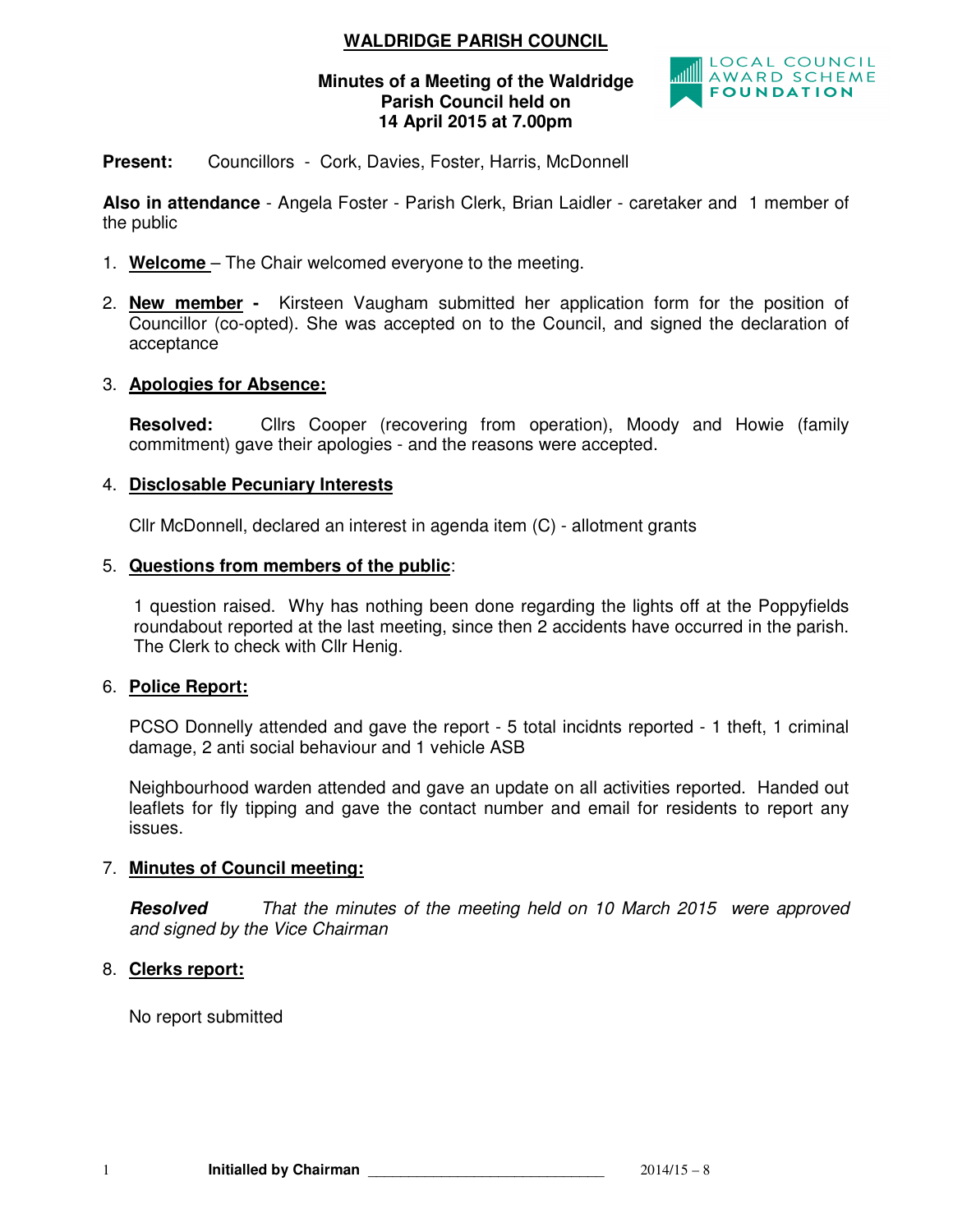### 9. **Parish Matters and on-going items**

### a) **Planning applications received**

### **To consider any planning applications received after the agenda was published.**

| TPO CLS-17, The Hermitage |
|---------------------------|
|                           |

**Resolved:** *To recommend approval* 

- b) **To consider any planning applications received after the agenda was published.** 
	- None received
- c) **County Councillors report** Cllr Henig was unable to attend. She sent message saying Tony Ward from DCC highways will attend the meeting in June to discuss all the street lighting issues.
- d) **Grants requested** AAP for the mobile cinema requested a grant of £500, Waldridge Allotments Association requested a grant for top soil.

**Resolved:** *The Clerk to contact AAP to ask for full costings to run the cinema. This to be brought to the next meeting. To confirm with the allotments to see if still require funding as believe have already received top soil* 

e) **Annual Parish Meeting 28 April** - The arrangements and speakers were discussed

**Resolved:** *The Clerk to purchase refreshments and check with speakers. It was agreed next year to hold before April meeting at 6.00pm*

- f) **Parking problems in the village –** Still awaiting a site meeting
- g) **Smoke free play areas** A new campaign to promote smoke free play areas has been launched by DCC. Nothing for Parish to do as DCC will install all information material.
- h) **Notice board** Quote received from Greenbarns re notice board, this is the same company previously used, the cost would be £802. The locations were discussed.

**Resolved***: It was agreed to advertise to residents to see if they could provide suitable locations, this to be brought to the next meeting.*

i) **Fitness equipment / millennium green / goal posts monthly inspections –** The equipment has been inspected. No more damage has occurred recently. Further stickers purchased and distributed. The goal posts have been installed and should be covered by monthly inspection.

**Resolved:** *Report noted. Larger stickers to be purchased.* 

- j) **Wicksteed annual inspection** Report received, *mentioned damage to handle bars, which happened several years ago. Noted no signs installed. This has been previously discussed and agreed not needed.*
- 2 **Initialled by Chairman 1997 12014/15 8 Initialled by Chairman**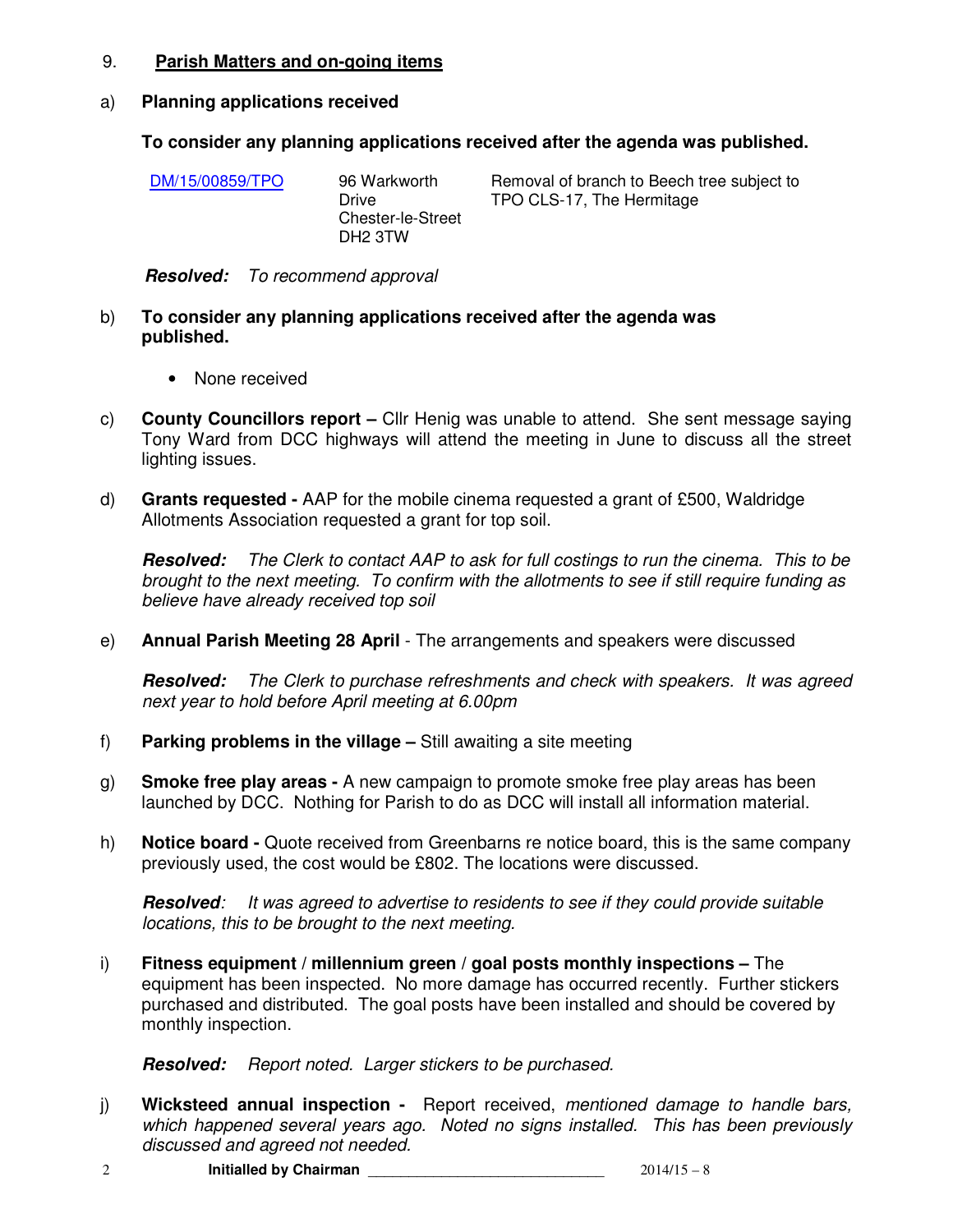**Resolved:** *Report noted* 

- k) **Timetable of events** CDALC forthcoming events (if any)
	- nothing planned
- l) **Nomination papers for Chair/Vice Chair** The Clerk requested nomination papers back
- m) **Clerk pension** New regulations are being brought in for employers to offer a pension scheme. The Clerk to be first contact. She would prefer to opt out if the option is available. Awaiting further information.

#### n) **Correspondence received**

- nothing received
- o) **Correspondence received after agenda published** (to note only)
	- Nothing received
- p) **Waldridge in Bloom working group update** 
	- Cllr Cork gave an update. Noted judges comments

#### q) **AAP forum updates** –

- Nothing to report
- r) **Urgent issues for noting** (Clerk to use delegated powers if necessary) **and any items Councillors wish to agenda for next meeting**

#### 10. **Financial Matters**

| (a)                                                     | <b>Payments</b>                                                                                                                                                                                                                         |  |  |
|---------------------------------------------------------|-----------------------------------------------------------------------------------------------------------------------------------------------------------------------------------------------------------------------------------------|--|--|
| <b>Resolved:</b> That the following payments be agreed: |                                                                                                                                                                                                                                         |  |  |
| (1)<br>(2)<br>(3)<br>(4)                                | That the sum of £572.54 be paid to Mrs A Foster (March 2015 wage)<br>That the sum of £184.03 be paid to Mr B Laidler (March 2014 wage)<br>That the sum of £571.80 be paid to HMRC<br>That the sum of £27.00 be paid to CDALC - training |  |  |
| (b)                                                     | <b>Receipts</b><br>That the following receipts be noted:<br><b>Resolved:</b>                                                                                                                                                            |  |  |
| (1)                                                     | That the sum £36.00 was received for room hire                                                                                                                                                                                          |  |  |